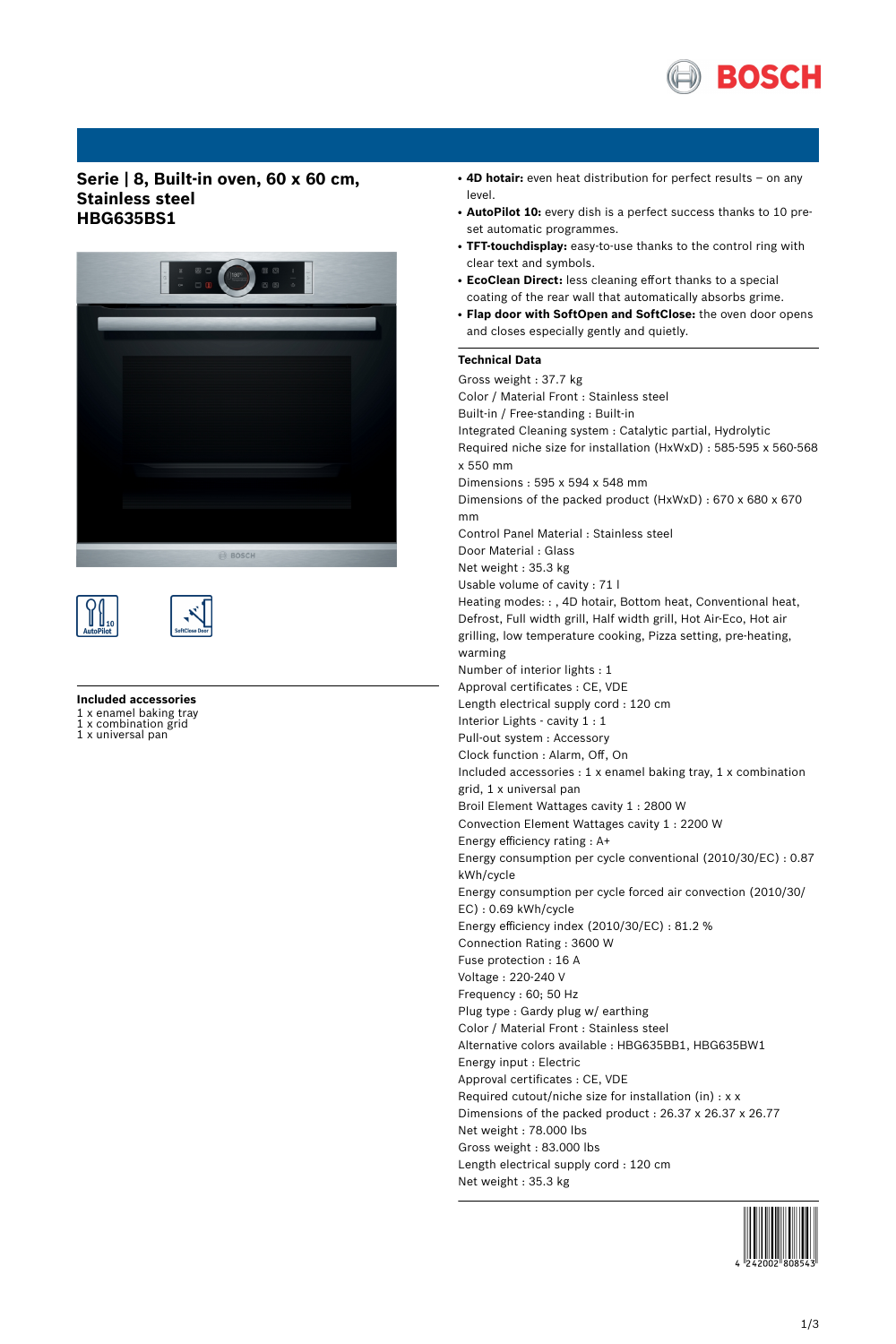

# **Serie | 8, Built-in oven, 60 x 60 cm, Stainless steel HBG635BS1**

## **Type of oven / heating system:**

- Oven with <sup>13</sup> heating methods: 4D hotair, Hotair Eco,, Conventional heat, Conventional heat ECO, Hot air grilling, Full width grill, Half width grill, Pizza setting, Bottom heat, Low temperature cooking, Defrost, Preheating, Keep warm
- Cavity volume: <sup>71</sup> <sup>l</sup>

#### **Cleaning:**

- EcoClean Direct: coating of back panel

#### **Comfort:**

- 2,5"-TFT-color and text display with touch-control buttons
- Supporting systems: Programs
- Electronic clock
- Automatic rapid heating up
- Halogen interior lighting, Switch for oven illumination
- Integral cooling fan

## **Accessory:**

- universal pan, combination grid, enamel baking tray

#### **Environment and Safety:**

- Child lock Automatic switch off Residual heat indicator Start-/Stop button Door contact switch

### **Technical Information**

- Length of mains cable: <sup>120</sup> cm
- Total connected load electric: 3.6 KW
- Appliance dimension (hxwxd): 595 mm x 594 mm x 548 mm
- Niche dimension (hxwxd): <sup>585</sup> mm <sup>595</sup> mm <sup>x</sup> <sup>560</sup> mm <sup>568</sup> mm x 550 mm
- "Please reference the built-in dimensions provided in the installation drawing"